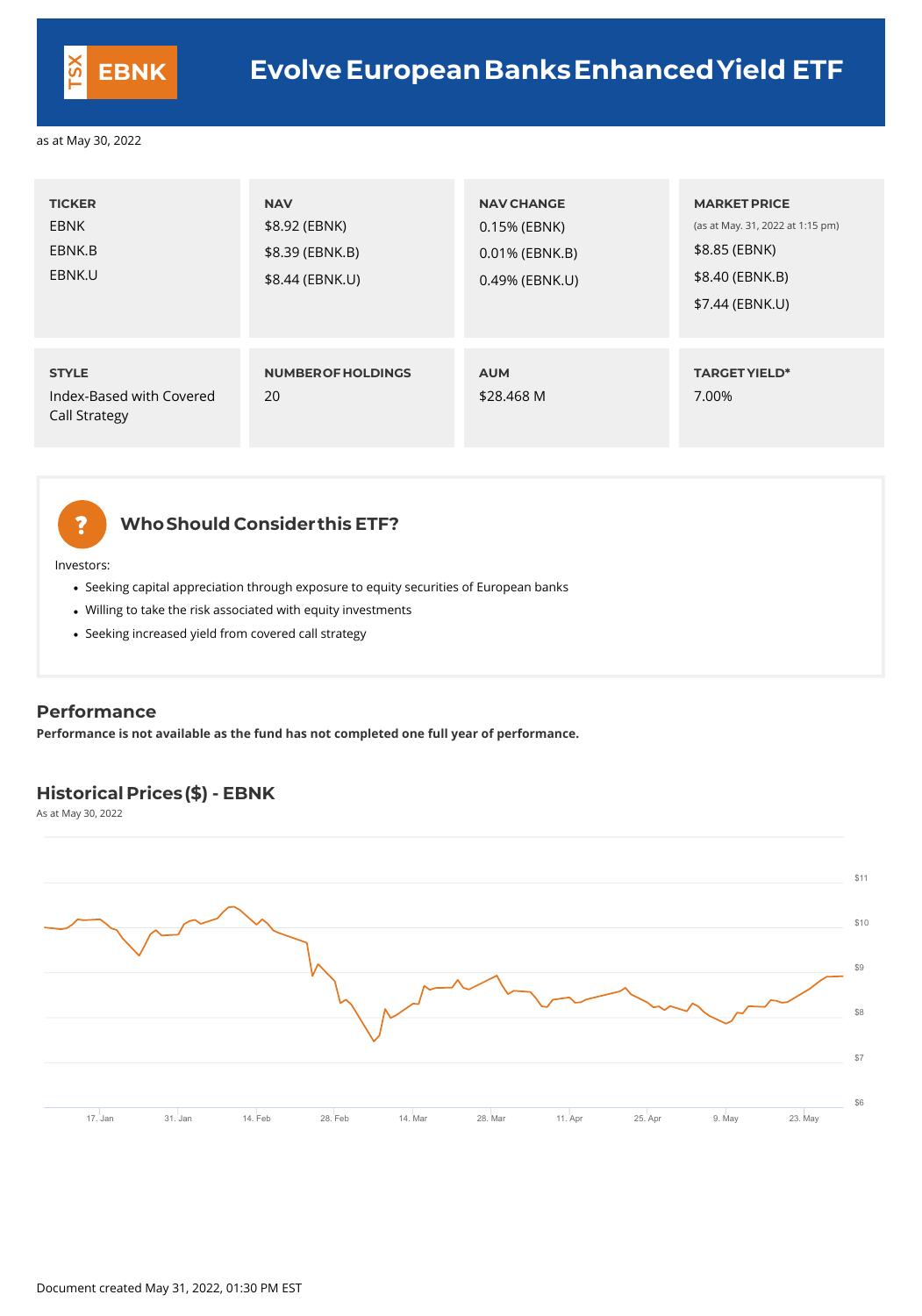### **Fund Details**

| <b>CUSIP</b><br>30053N300 (EBNK)<br>30053N201 (EBNK.B)<br>30053N102 (EBNK.U) | <b>TICKER</b><br><b>EBNK</b><br>EBNK.B<br>EBNK.U                                            | <b>LISTING EXCHANGE</b><br>Toronto Stock Exchange (TSX) |
|------------------------------------------------------------------------------|---------------------------------------------------------------------------------------------|---------------------------------------------------------|
| <b>INCEPTION DATE</b><br>January 7, 2022                                     | <b>CURRENCY</b><br>Hedged to CAD (EBNK)<br>Hedged to CAD (EBNK.B)<br>USD (EBNK.U)           | <b>REGISTERED INVESTMENT ELIGIBILITY</b><br>Yes         |
| <b>STYLE</b><br>Index-Based with Covered Call Strategy                       | <b>INDEX</b><br>Solactive European Bank Top 20 Equal<br>Weight Index Canadian Dollar Hedged | <b>INDEX PROVIDER</b><br>Solactive AG                   |
| <b>INDEX RE-BALANCING FREQUENCY</b><br>Quarterly                             | <b>MANAGEMENT FEE</b><br>0.60% (plus applicable sales taxes)                                | <b>DISTRIBUTION FREQUENCY</b><br>Monthly                |

Document created May 31, 2022, 01:30 PM EST

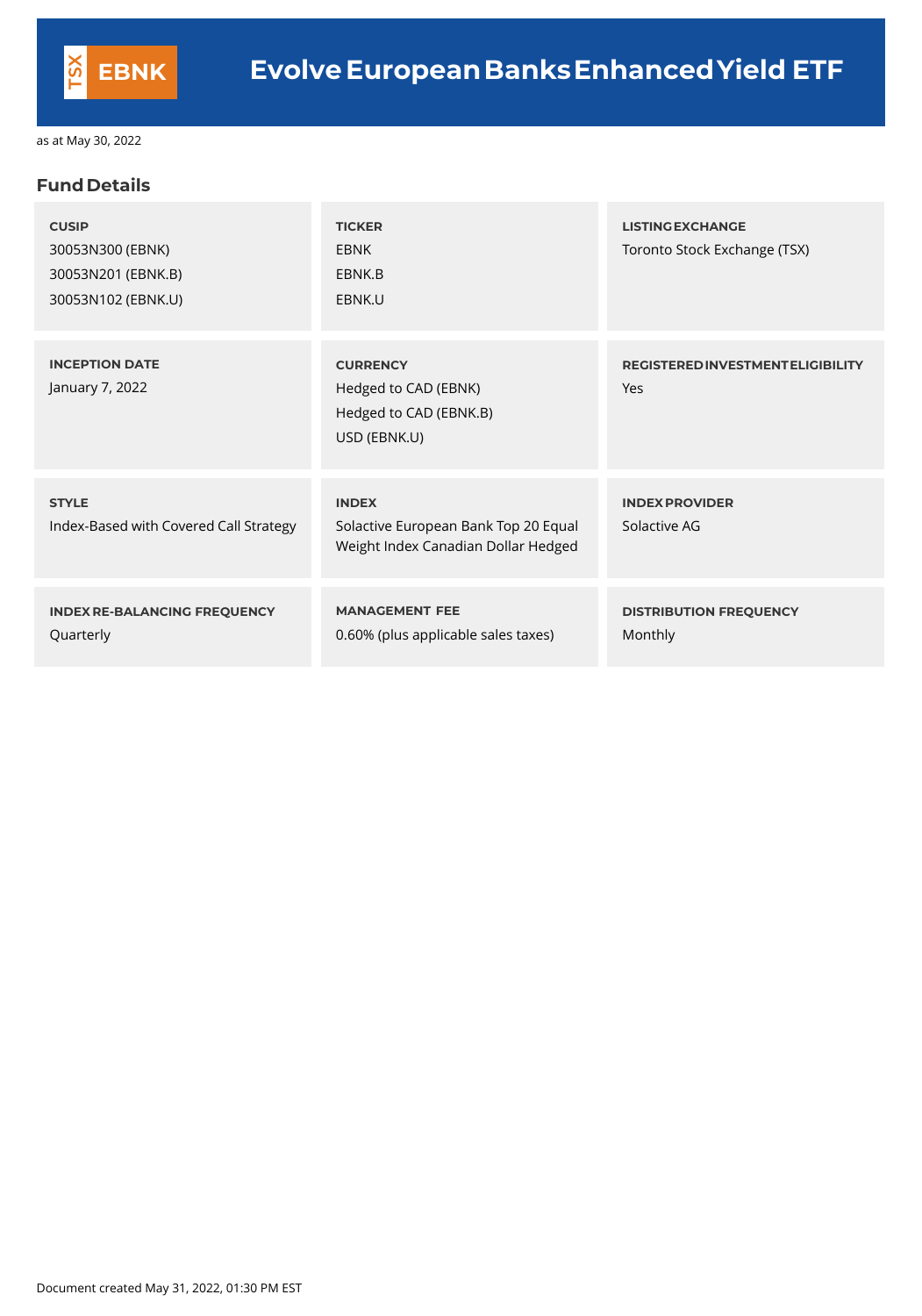## **Top 10 Holdings**

As at May 30, 2022

| <b>NAME</b>                        | <b>WEIGHT</b> | <b>TICKER</b>         | <b>SECTOR</b> | <b>COUNTRY</b>     |
|------------------------------------|---------------|-----------------------|---------------|--------------------|
| UniCredit SpA                      | 5.99%         | UCG IM EQUITY         | Financial     | <b>ITALY</b>       |
| <b>ING Groep NV</b>                | 5.58%         | <b>INGA NA EQUITY</b> | Financial     | <b>NETHERLANDS</b> |
| <b>Banco Santander SA</b>          | 5.24%         | <b>SAN SM EQUITY</b>  | Financial     | <b>SPAIN</b>       |
| <b>Barclays PLC</b>                | 5.23%         | <b>BARC LN EQUITY</b> | Financial     | <b>BRITAIN</b>     |
| CaixaBank SA                       | 5.21%         | <b>CABK SM EQUITY</b> | Financial     | <b>SPAIN</b>       |
| <b>Standard Chartered PLC</b>      | 5.08%         | <b>STAN LN EQUITY</b> | Financial     | <b>BRITAIN</b>     |
| Societe Generale SA                | 5.07%         | <b>GLE FP EQUITY</b>  | Financial     | <b>FRANCE</b>      |
| Banco Bilbao Vizcaya Argentaria SA | 5.06%         | <b>BBVA SM EQUITY</b> | Financial     | <b>SPAIN</b>       |
| <b>UBS Group AG</b>                | 4.96%         | <b>UBSG SW EQUITY</b> | Financial     | SWITZERLAND        |
| NatWest Group PLC                  | 4.96%         | NWG LN EQUITY         | Financial     | <b>BRITAIN</b>     |

Document created May 31, 2022, 01:30 PM EST

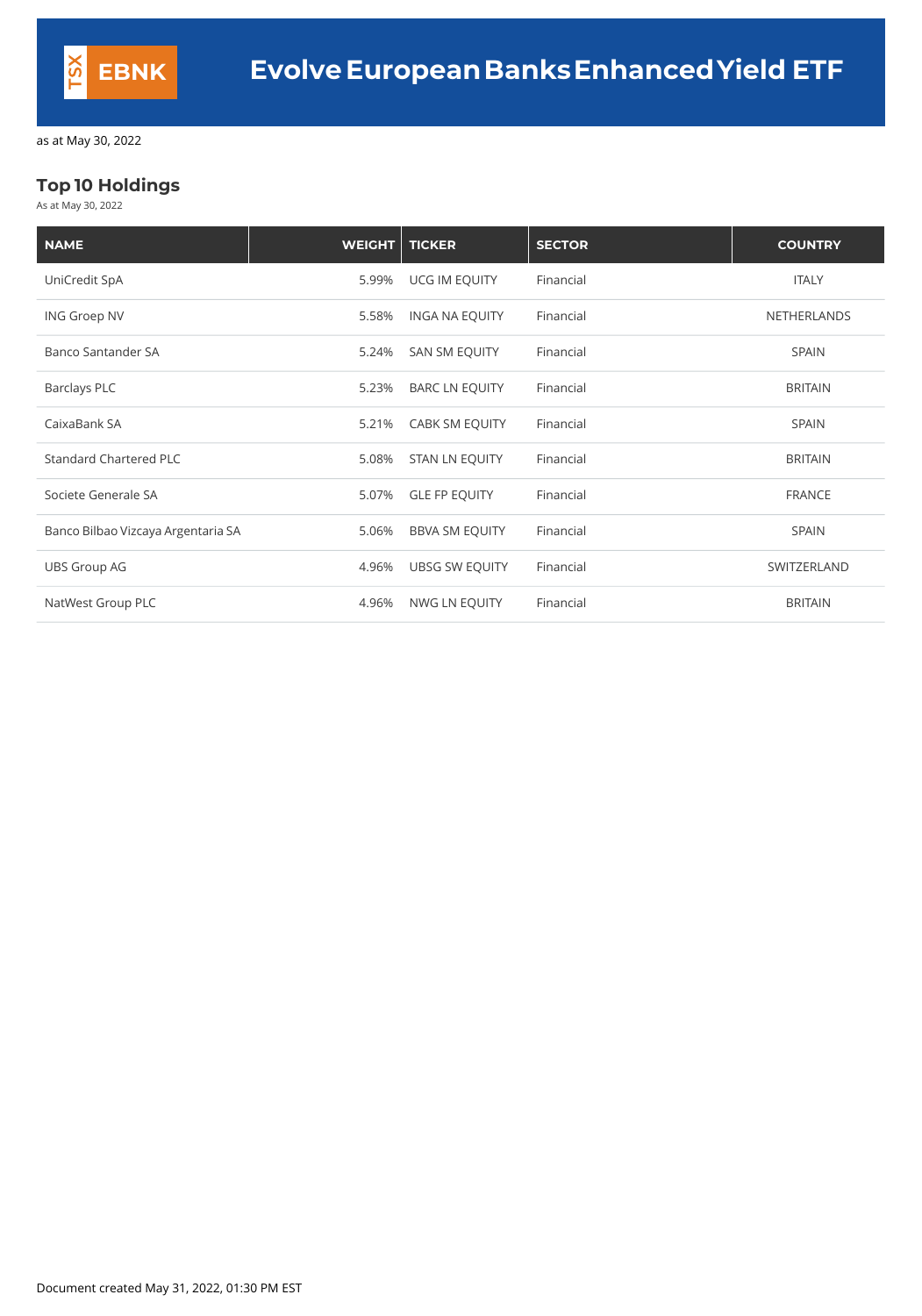## **GeographicAllocation Sector Allocation**

As at May 30, 2022 **As at May 30, 2022** As at May 30, 2022





| <b>NAME</b>      | <b>WEIGHT</b> | <b>NAME</b>              | <b>WEIGHT</b> |
|------------------|---------------|--------------------------|---------------|
| <b>BRITAIN</b>   | 24.78%        | $\blacksquare$ Financial | 100.00%       |
| SPAIN            | 15.52%        |                          |               |
| <b>FRANCE</b>    | 14.61%        |                          |               |
| <b>TELESCOPE</b> | 10.94%        |                          |               |
| SWITZERLAND      | 9.86%         |                          |               |
| NETHERLANDS      | 5.58%         |                          |               |
| <b>FINLAND</b>   | 4.83%         |                          |               |
| SWEDEN           | 4.71%         |                          |               |
| NORWAY           | 4.70%         |                          |               |
| BELGIUM          | 4.47%         |                          |               |

Document created May 31, 2022, 01:30 PM EST



## **EBNK Evolve EuropeanBanksEnhancedYield ETF**